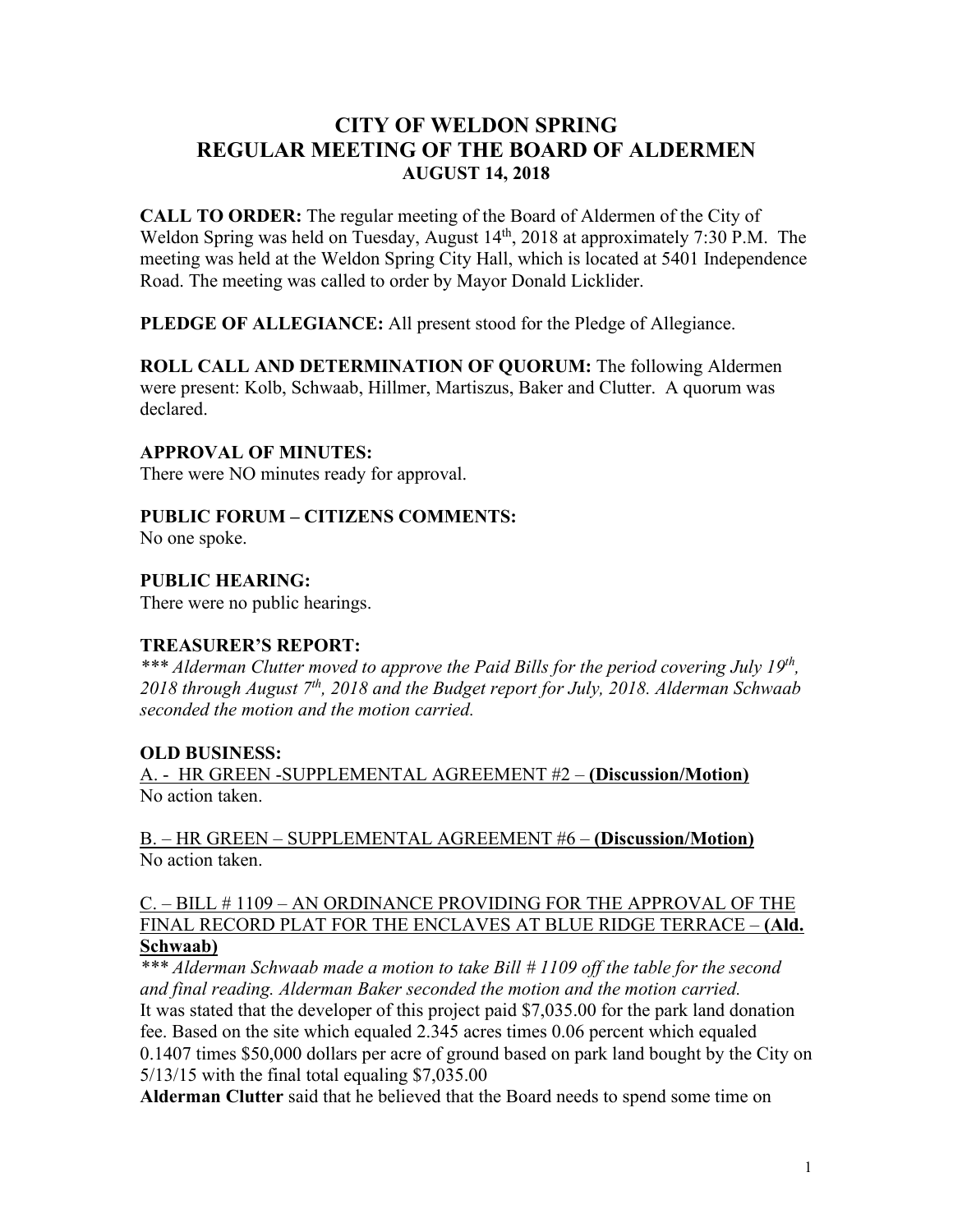Section 430 of the City Code because it didn't appear that we follow a consistent approach to these types of matters.

*Roll Call: Schwaab-yes, Baker-yes, Clutter-yes, Martiszus-yes, Hillmer-yes and Kolb-yes.* Bill  $\#$  1109 passed becoming Ordinance  $\#$  18-06.

# **NEW BUSINESS:**

#### A. VANGUARD APPRAISAL STATUS – **(Ald. Schwaab) – (Discussion/Motion)**

**Alderman Schwaab** said that a lot of emails have been circulating on this issue between the Mayor and Aldermen.

**Mayor Licklider** said that he wanted a non-bias appraiser to do the appraisal and if the City picks the appraiser then we would have to go out for bids and form a committee and so on and that's why he thought it would be easier to have the developer hire and pay for the appraiser and the Board approve.

**Alderman Baker** said that the Board felt that an independence appraiser would be best for the City and developer. He said that at the end of the day it's still the City's decision as to the monetary donation/compensation and the City should decide who the appraiser is.

**Alderman Kolb** said that the appraiser that Vanguard recommended has very good credentials and she was willing to accept them providing that representatives from Vanguard as well as from the City are there to make sure its an unbiased appraisal. She went on to say that whatever the monetary donation was might have to be used to purchase property in that area in order to enlarge the proposed park area.

**Mayor Licklider** said that the purchase of additional property for parks was never a contingency and he didn't want the appraiser being swayed by that. He said that he would like Vanguard's attorney and the City attorney to sit down and work it all out.

**Alderman Baker** suggested that the appraiser should use property near the intersection of Siedentop Road and Highway 94 as "like" property.

**Alderman Martiszus** stated that there was no way the Board was going to come to a decision on this tonight but felt that the City should go out for an RFQ on this, form a committee and follow the ordinance.

**Alderman Clutter** said that he felt that the Board as a whole would want to maintain control as far as choosing the appraiser and then share with the developer to make sure that they had no objections. He finished by saying that whatever number the appraiser comes up with is a number that we have to live with because our hands are tied. **Mayor Licklider** said that if we do an RFQ it could take months but if the developer hires the appraiser then we don't have to go through all of this.

**Alderman Clutter** said that he would rather the City do all the leg-work.

**Alderman Hillmer** said that the bottom line was that the process needs to be unbiased. He felt that Vanguard should have a voice but Ordinance #18-05 stipulates that the appraiser will decide. He said that he felt that this whole thing was getting muddy and he was OK with the RFQ as long as it's done with a sense of urgency and it's kept untainted and unbiased. He also commented that trying to manage staff on a day to day basis was not the Board's job.

**Alderman Baker** said that the approval of the final record plat can only be done when the donation is approved. He said that the final record plat has to go before the P&Z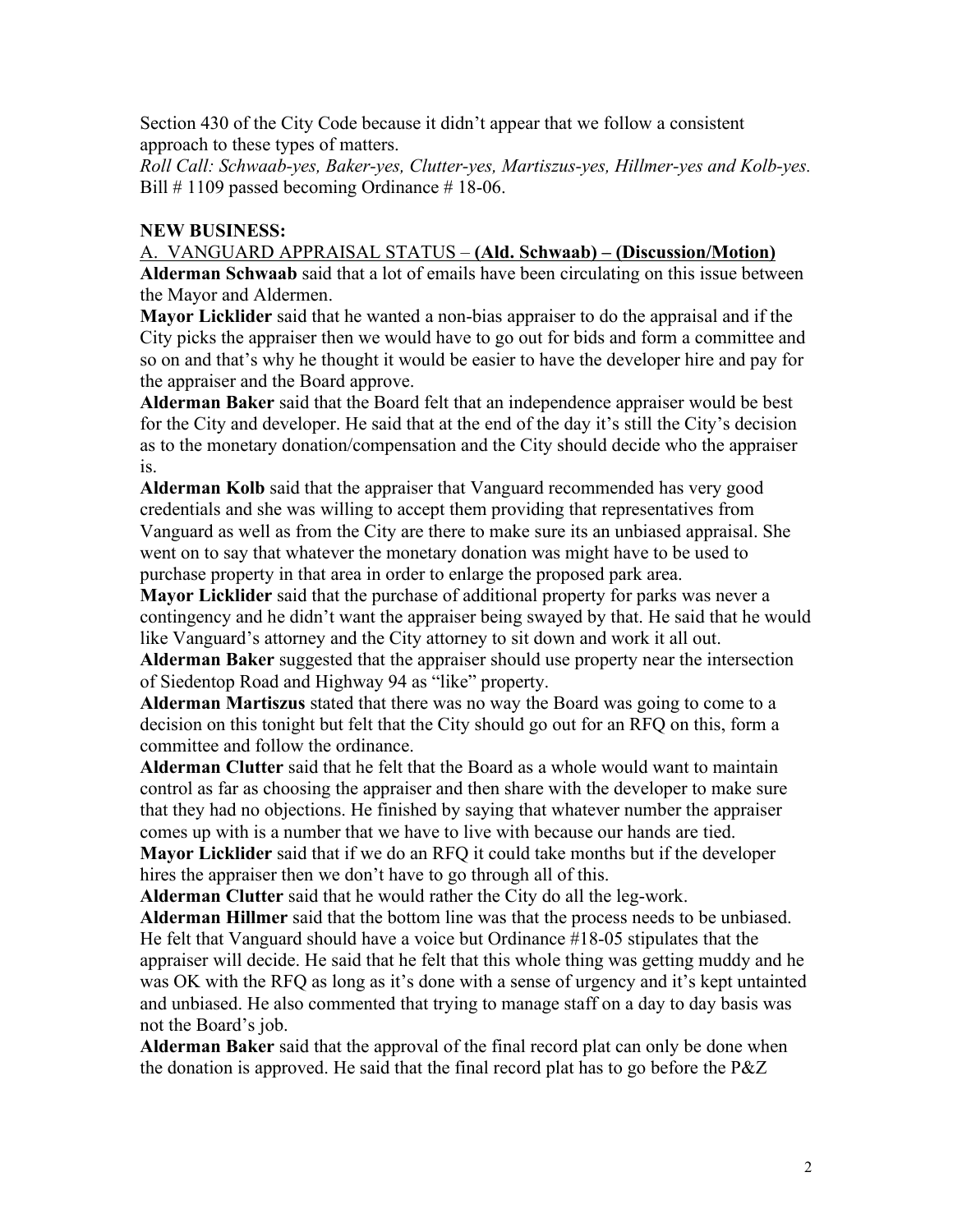Commission and then to the Board of Aldermen and felt that it would be about two more months before all of this is completed.

**Marc Goldstein** (Chairman/CEO Covington) said that he believed that this was a simple appraisal but it should be appraised on "like" property, for example you can't appraise two properties as the same if one has a million dollar home on it and the other piece of property is vacant and is next to a creek. He suggested that perhaps each side obtain an appraiser and average out the two appraised values. He continued by saying that they can't keep waiting because construction process are going up daily.

**Alderman Baker** asked if the City picked their appraiser and Vanguard picked another appraiser and they worked out a common denominator, would Mr. Goldstein be agreeable to that?

**Mr. Goldstein** said that he wouldn't have a problem with that.

**Alderman Clutter** asked if this process would take two months, would that be a problem?

**Mr. Goldstein** said if we (Vanguard) is moving forward and not being denied grading permits, etc. then he didn't care how long the appraisal took.

# *\*\*\* Could not take minutes at this point due to the fact that too many people were all talking at one time.*

**Mr. Goldstein** said that Vanguard was not trying to fight with the City because they were building apartments and he believed they would exceed the City's expectations and if the City wanted to present two or three appraisers, he would be happy to sit down with them and the City.

*\*\*\* Alderman Baker made a motion for the City to select an independent appraiser of the property in Weldon Spring based on property values near the Old Town area. This per acre appraisal will provide the basis for the 1.57 acre monetary donation by the Vanguard developer to the City of Weldon Spring to satisfy the condition of approval in Ordinance # 18-05 approving the Section Plan of the proposed Vanguard development. Alderman Clutter seconded the motion.*

*\*\*\* Alderman Hillmer moved to amend Alderman Baker's motion by including the requirement that any selected appraiser must have an MAI certification. Alderman Clutter seconded the motion.*

*\*\*\* Alderman Martiszus also moved to amend Alderman Bakers original motion by adding that the appraisal must be a comprehensive appraisal and contain a narrative. Alderman Clutter seconded the motion.*

*Roll Call on Alderman Martiszus's motion to amend: Martiszus-yes, Clutter-yes, Schwaab-yes, Hillmer-yes, Kolb-yes and Baker-yes.*

*Roll Call on Alderman Hillmer's motion to amend: Hillmer-yes, Clutter-yes, Schwaabyes, Martiszus-yes, Kolb-yes and Baker-yes.*

*Roll Call on Alderman Baker's original amended motion: Baker-yes, Clutter-yes, Schwaab-yes, Martiszus-yes, Hillmer-yes and Kolb-yes.* 

**Alderman Hillmer** thanked Mr. Goldstein for his patience and agreeing to this process and moving forward.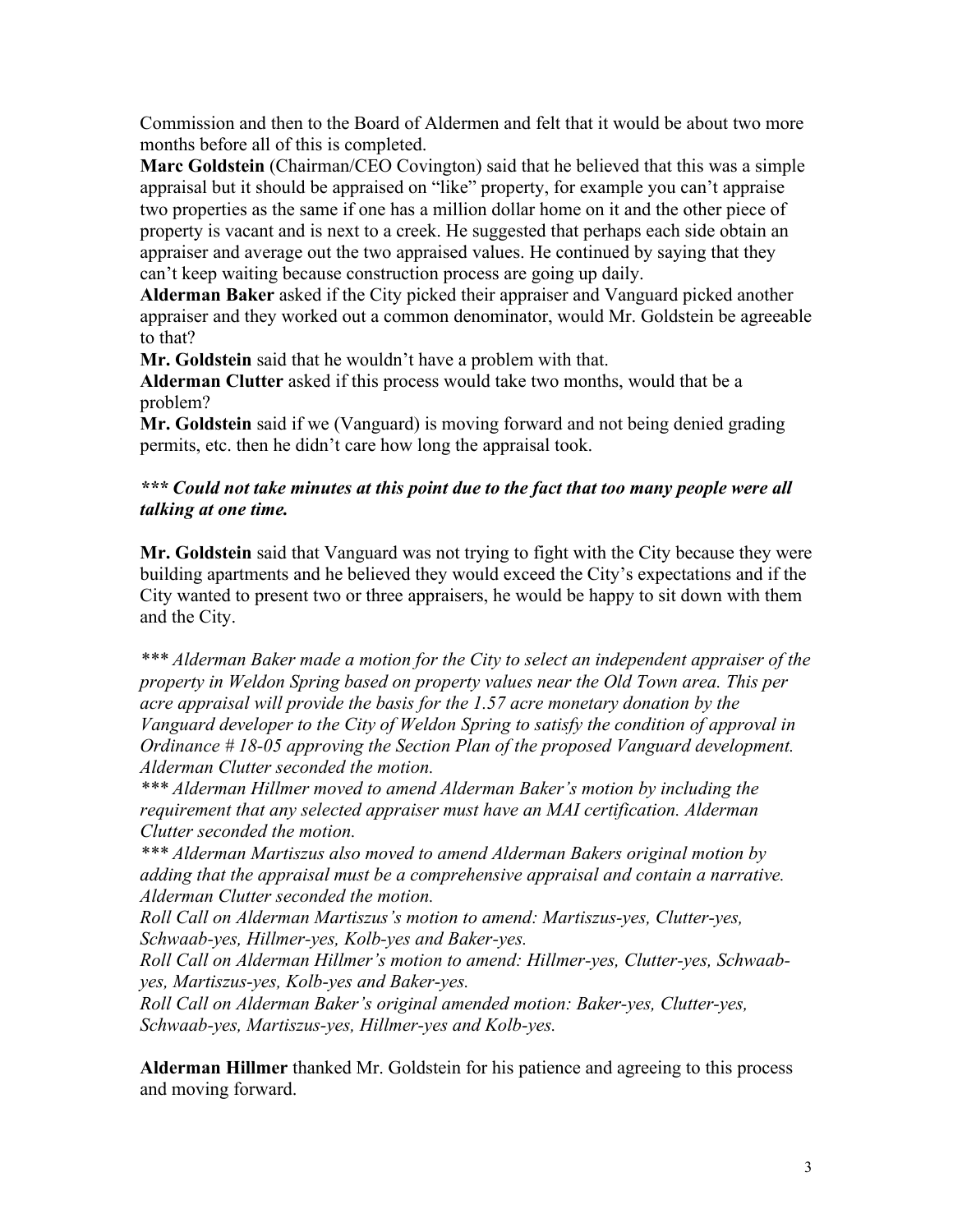# REPORTS & COMMITTEES

**City Administrator:** The City Administrator (Michael Padella) had submitted his report previously.

# **Road Projects: Independence Road (Phase IV)**

**Alderman Clutter** said that the City Engineer and/or back-up City Engineer will take a roll in this project and that the City Administrator will not have an active day to day role in this any longer.

### **City Attorney:**

**Mr. Wohler** said that the Missouri Municipal League (MML) would like to see all the cities support proposition D (Motor Fuel Tax) and if the City wished to do that, he would bring in a resolution in support..

### **Planning & Zoning Commission:**

No report given.

**Committee Reports: Alderman Clutter** handed out a summary of the last finance meeting. There was some discussion over the Neighborhood Improvement District (NID). **CERT:** No report given.

### RECEIPTS & COMMUNICATIONS:

There was some discussion over possible annexation areas in and around the City. **Alderman Baker** said that when the RFQ for the appraiser is finished he would like to see one or two Aldermen review it before it goes out and give their input.

**Mayor Licklider** said that he didn't feel that this was the Aldermen's job.

**Alderman** Baker said that he would like to have a Work Session sometime during the next couple of meetings so they can review and discuss the Zoning Code changes that have been completed by the City Planner.

**Alderman Schwaab** said that he wouldn't be able to be in attendance at the second meeting in August.

**Alderman Baker** said that he couldn't attend the second meeting in September.

**Alderman Hillmer** said that he may not be able to make the first meeting in September. There was some discussion over the Use Tax not passing at the August election.

**Alderman Kolb** said that she felt it didn't pass because it had the word "tax" in it.

**Alderman Baker** wanted to know if the City put a lien on property was there an interest provision included.

**Mr. Wohler** said "yes".

**Mayor Licklider** said that people have been talking to him about possible development along Highway 40 and wanted to know if Weldon Spring still had the reputation of saying "NO" to new development.

#### WORK SESSION:

No Work Session called for.

#### CLOSED SESSION:

There was no closed session called for.